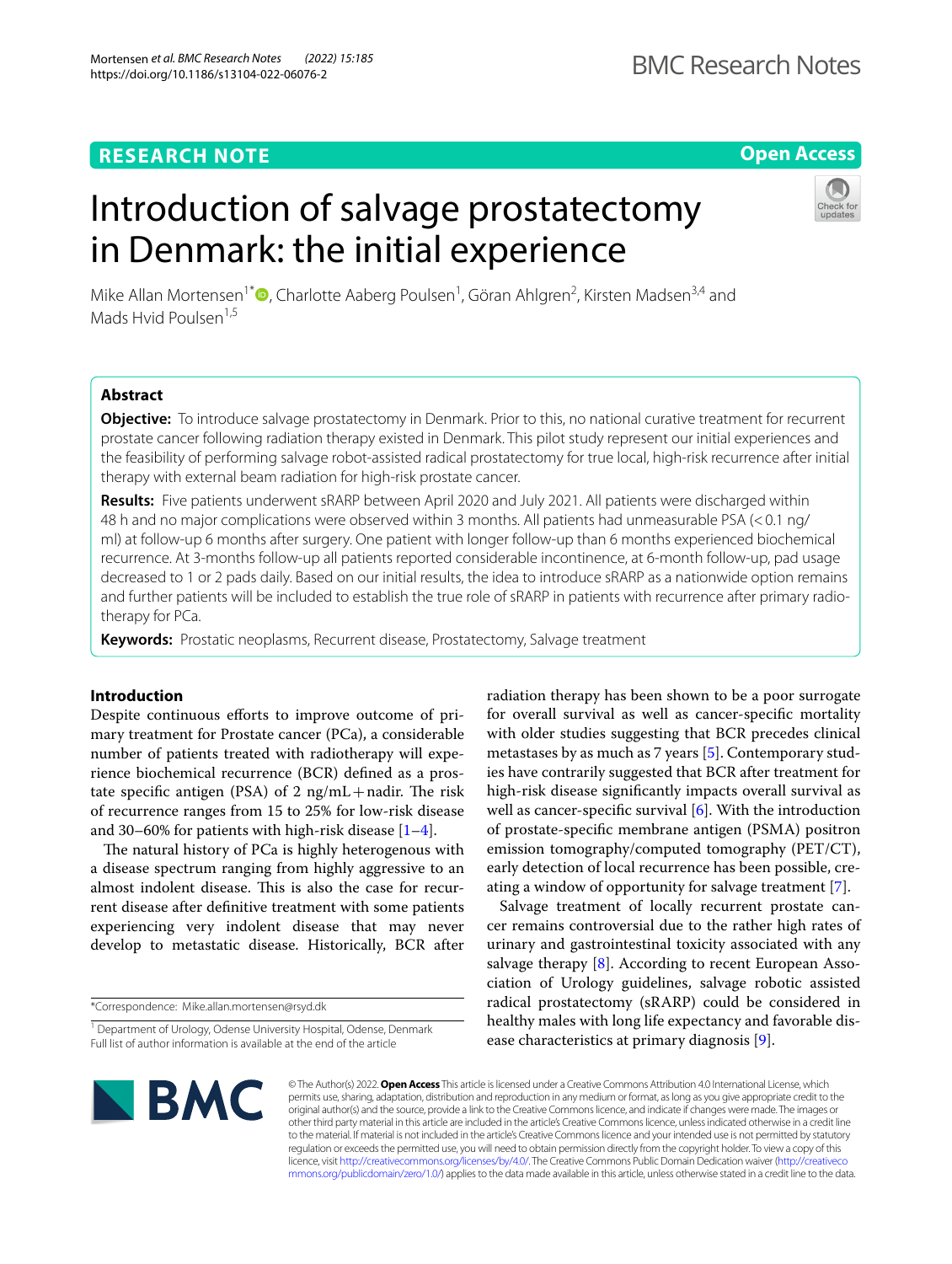In Denmark, we estimate that 100 patients every year have recurrent prostate cancer following primary radiotherapy of prostate cancer. Up until now, no national strategy for curative treatment for recurrent prostate cancer following radiation therapy have existed in Denmark. This case analysis is the first step towards systematically introducing (sRARP) in Denmark with the purpose of describing safety and morbidity.

In the following we report our pilot study of the frst fve cases of sRARP from our institution performed on patients with local recurrence after primary external beam radiation. The study is based on the Danish Prostate Cancer Group (DaProCa) and is supported by the Danish Health Authorities.

## **Main text**

## **Patient selection**

From April 2020 to July 2021, 18 patients were screened for eligibility to undergo sRARP. All patients screened underwent 18F-PSMA-PET/CT, prostate MRI as well as 6- to 12-core transrectal prostate biopsies as recommended by the European Association of Urology guidelines [[9\]](#page-5-4). MRI was solely used to determine local stage including detection of eventual rectal, bladder or pelvic muscle involvement. MRI was not used for image guided biopsy.

Inclusion criteria for sRARP were BCR following primary external beam radiation and an expected life expectancy of 10 years or more. Patients with more unfavorable disease characteristics than suggested by the European guidelines was acceptable [[9](#page-5-4)]. Exclusion criteria were metastatic disease based on PSMA-PET/CT or inoperability due to extensive local disease based on MRI.

Following multidisciplinary team conference, five patients were considered eligible for sRARP. Exclusion of the remaining 13 patients was based on metastatic disease (n=7), comorbidity (n=3), extensive local disease  $(n=2)$  and patient preference  $(n=1)$  Patients were all pretreated with androgen deprivation for 1–3 months prior to surgery. Androgen deprivation was in all cases administered after both PET/CT and MRI. No androgen deprivation was administered after surgery.

#### **Surgical procedure and post‑operative management**

All included patients underwent sRARP with a standard transperitoneal anterior approach with no nerve sparring. No drain was placed in any patient. Nodal dissection was not performed as lymph nodes previously had received radiation treatment and in the absence of PETpositive nodes. All procedures were performed one surgeon (MHP) with extensive experience in RARP (over 400 RARP-cases) and under supervision of a surgeon (GA) with extensive experience in sRARP (1000 RARP-cases and over 30 salvage cases) from his own institution. The Department of Urology at Odense University Hospital annually performs around 250 RARP cases.

All patients were administered 1.5 g of cefuroxime prior to surgery. The anesthetic protocol did not differ from the one used for standard RARP.

All patients were discharged with an indwelling transurethral catheter planned for removal after cystography performed 14 days post-operatively. The longer period with indwelling catheter in patients undergoing sRARP compared to normal procedure with catheter removal after 8–10 days with no cystography in patients undergoing RARP, was based on experience and recommendations from the supervising surgeon. All patients were evaluated by an experienced physiotherapist 2–4 weeks after surgery with instruction in pelvic floor exercises (Kegel exercises). Long-term functional outcomes were collected via patient reported outcome measures.

#### **Statistics**

Patient demographics were analysed using descriptive statistics. All analyses were performed using STATA/IC 15.1 (StataCorp, College Station, Texas, USA).

#### **Results**

Five patients underwent sRARP between April 2020 and July 2021. All patients had recurrent disease after external beam radiation to the prostate with 78 Gy in 39 fractions. All patients received 3 years of androgen deprivation therapy in conjunction with radiotherapy. The time between radiation therapy and sRARP varied widely ranging from 40 to 128 months (median 65 months). All patients had primary treatment for high risk PCa with clinically advanced disease (cT3a or cT3b) and high Gleason score (Gleason score 8 or above in 4 cases). All patients had biopsy proven recurrent prostate cancer. Three patients had extensive recurrent disease based on prostate biopsy with the majority of biopsy cores being infltrated with PCa.

The median age at the time of sRARP was 71 years ranging from 67 to 74 years. Median PSA prior to sRARP was 3.8 ng/mL (range 2.2–4.0 ng/mL). Summarized data of the included patients can be seen in Table [1](#page-2-0).

Operative time (defned as time in surgical console) ranged from 160 to 250 min. No major intra-operative complications were observed. Median blood loss was 120 ml (range: 50–150 ml).

Three patients suffered from minor post-operative complications according to the Clavien-Dindo grading [\[10\]](#page-5-5). One patient experienced anastomotic leakage resulting in a prolonged period of 30 days with indwelling transurethral catheter (Clavien-Dindo grade II). The leakage was observed on routinely performed cystogram.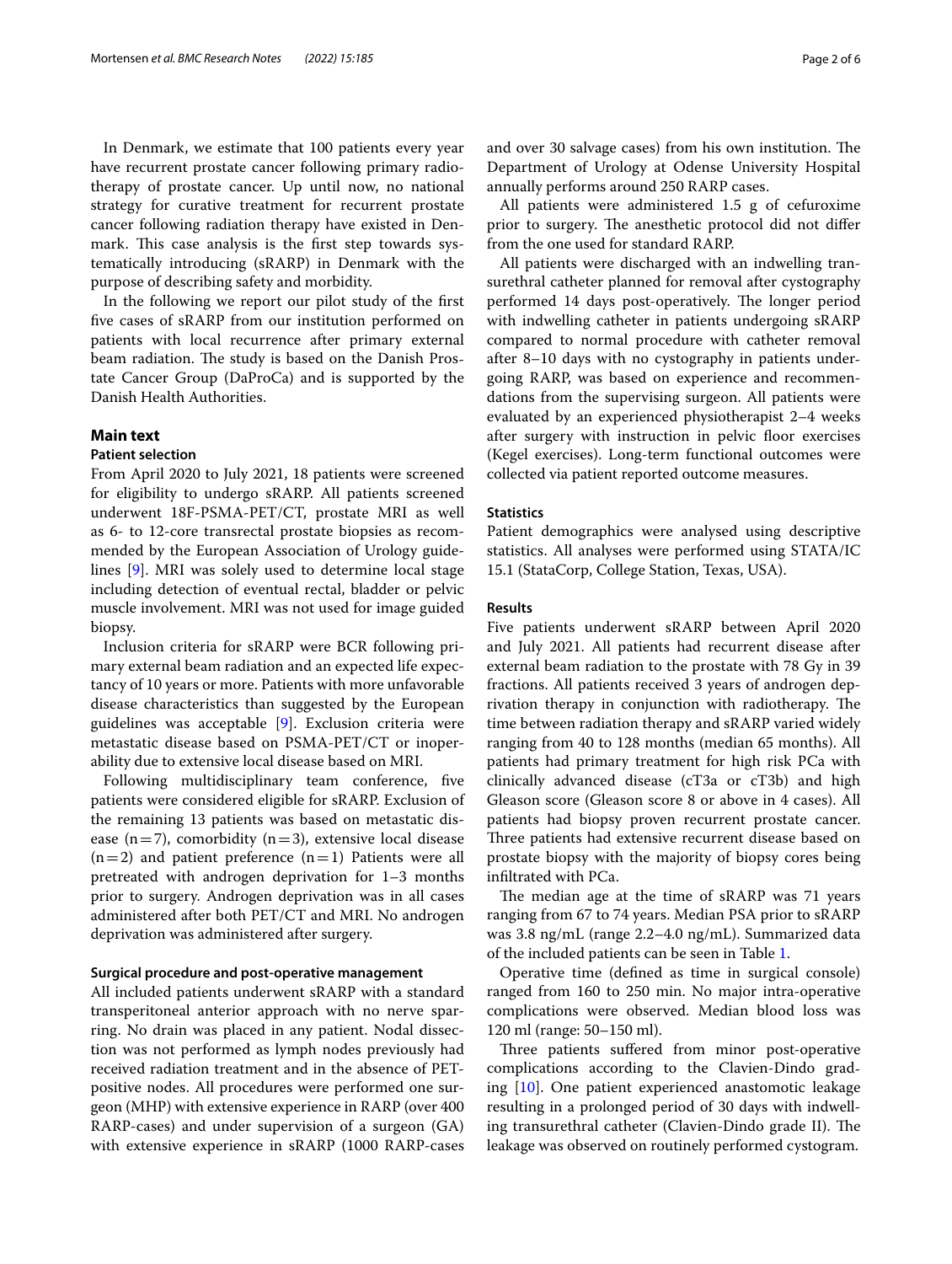| Patient no. Status at diagnosis |                                   |                   |                                                                          | Status at sRARP |                               |       |                               |         |                      |                                                     |
|---------------------------------|-----------------------------------|-------------------|--------------------------------------------------------------------------|-----------------|-------------------------------|-------|-------------------------------|---------|----------------------|-----------------------------------------------------|
|                                 | PSA (ng/mL) Clinical stage No. of | positive<br>cores | Gleason score PSA (ng/mL) Pathological No. of<br>Stage positive<br>cores |                 |                               |       | Estimated<br>extension<br>(%) |         |                      | Gleason score Surgical margins Androgen deprivation |
| 88                              | C13b                              | 12/12             | $+$                                                                      | 22              |                               | 5/6   | QÞ                            | $4 + 3$ | Negative             | <b>Sicalutamide</b>                                 |
| 52.0                            | d <sub>13b</sub>                  | 10/11             | $\frac{5}{1}$                                                            | 3.8             |                               | 1/6   | 50                            | $4 + 5$ | Positive             | Degarelix                                           |
| 22.0                            | C13b                              | 7/10              | $4 + 5$                                                                  | 2.8             |                               | 4/12  |                               | $4 + 5$ |                      | Triptorelin                                         |
| 61.0                            | $C$ <sup>3a</sup>                 | 12/12             | $\frac{5}{1}$                                                            | $\frac{1}{4}$   | na<br>En En<br>En En<br>En En | 12/12 |                               | $5 + 4$ | Negative<br>Positive | riptorelin                                          |
|                                 | cT3a                              |                   | $+$                                                                      | 3.9             | pT <sub>2c</sub>              | 12/12 | $\overline{4}$                | $4 + 3$ | Positive             | <b>Triptorelin</b>                                  |

<span id="page-2-0"></span>

| $\overline{\phantom{a}}$               |
|----------------------------------------|
| $\overline{a}$                         |
| しょう りろこき きゃくてん りこりとうりこう キャッチ           |
|                                        |
| 5                                      |
| 5<br>}                                 |
| ١                                      |
| $\frac{1}{2}$<br>Ì                     |
|                                        |
|                                        |
| こりつりり                                  |
|                                        |
| ١                                      |
|                                        |
|                                        |
|                                        |
| )<br>J                                 |
|                                        |
| .<br>.<br>.<br>$\overline{\mathbf{r}}$ |
|                                        |
| ŗ                                      |
|                                        |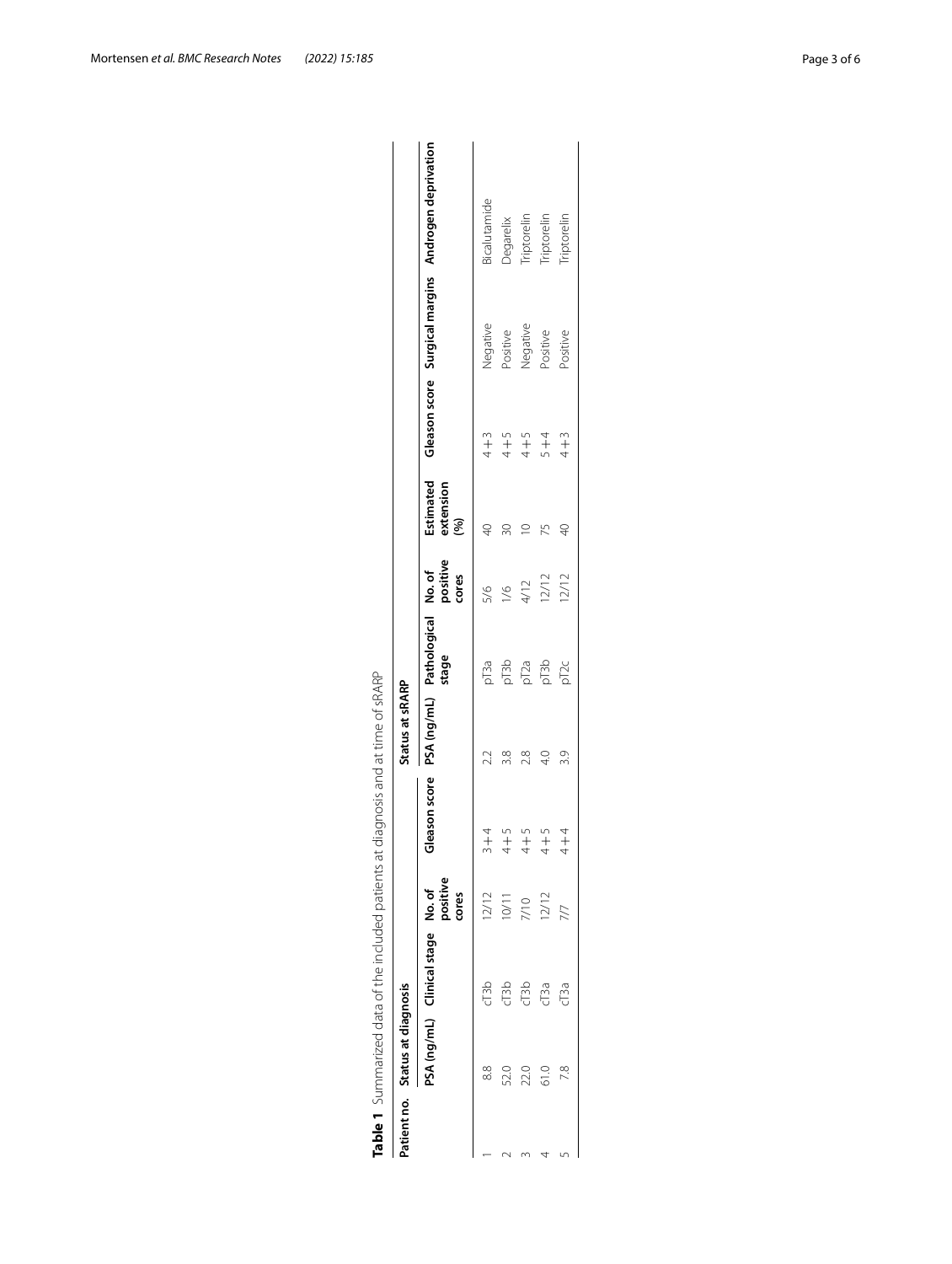All patients were discharged within 2 days with no need for readmission in any case. Two patients were treated for suspected urinary tract infection with oral antibiotics (Clavien-Dindo grade II).

<span id="page-3-1"></span>**Fig. 2** Whole-mount section of the prostate showing multi-focal tumor infltration. Gleason score 9. Hematoxylin and eosin stain

 $5 \text{ mm}$ 

Post-operative histological examination revealed signifcant disease in all patients with Gleason grades similar to the ones observed at preoperative biopsies and estimated extension within the prostate ranging from 10 to 75% (Fig. [1\)](#page-3-0). In addition, the recurrent tumor was also found to be multi-focal in most patients  $(n=4)$ (Fig. [2](#page-3-1)). Three patients had positive surgical margins of 1.5, 5 and 7 mm, respectively.

All patients had unmeasurable low PSA at 3- and 6-months follow-up. The median follow-up was 13 months (range 7–20 months). One patient experienced biochemical recurrence during follow-up with a measurable PSA 8 months after surgery.

None of the included patients reported incontinence, defined as no pad usage prior to sRARP. Three months after surgery all fve patients reported considerable incontinence using 3 or more pads daily. At 6-month follow-up, pad usage decreased to 1 or 2 pads daily. For the patients with longer follow-up the incontinence has continued to improve. All included patients described severe sexual dysfunction prior to sRARP. Based on this sexual dysfunction was not evaluated after sRARP.

## **Discussion**

In this case study we report on the frst experience performing sRARP at a single high-volume center. Based on fve cases, sRARP appears to be a safe procedure when performed in highly selected patients. None of the operated patients in our study sufered severe complications although incontinence rates after sRARP seems high compared to patients after RARP where most patients observe considerable improvement in continence in the first months after surgery. The results from our study adds to the already existing knowledge on sRARP. sRARP was frst introduced in the late 00's [\[11](#page-5-6), [12\]](#page-5-7). Before this, salvage surgery had been performed sporadically as open retropubic surgery.

All patients in our study had unmeasurable PSA 6 months after surgery suggesting excellent, immediate post-operative disease control. Early post-operative PSA measurements e.g., after 1–3 months, could very well be impacted by the androgen deprivation all patients received prior to sRARP in our study. PSA measurements performed at 6-months follow-up should not be infuenced by pre-operative androgen deprivation and refects disease control achieved by the surgical procedure alone.

One patient had re-recurrent disease 8 months after surgery with a PSA above 0.2 ng/mL. Based on data from previous series on salvage prostatectomy it is to be expected that a large proportion of patients operated will have biochemical and eventual clinical failure despite unmeasurable PSA directly after surgery. A meta-analysis from 2012 suggest that 18–53% of patients will have a measurable PSA within 5 years of surgery where [\[13](#page-5-8)]. These data are further supported by more contemporary studies with a recent multi-center study on sRARP suggesting a 5-year biochemical recurrence-free survival of 56.7% [\[14\]](#page-5-9).

The major concern after sRARP has primarily been a high risk of post-surgical incontinence as well as high complication rates reported in early surgical series  $[15–17]$  $[15–17]$  $[15–17]$  $[15–17]$ . This is also seen in our study with considerable incontinence at 6 months reported by all patients. Despite the short follow-up in our study, incontinence seemed to improve rather rapidly although none of the patients regained complete continence during

<span id="page-3-0"></span>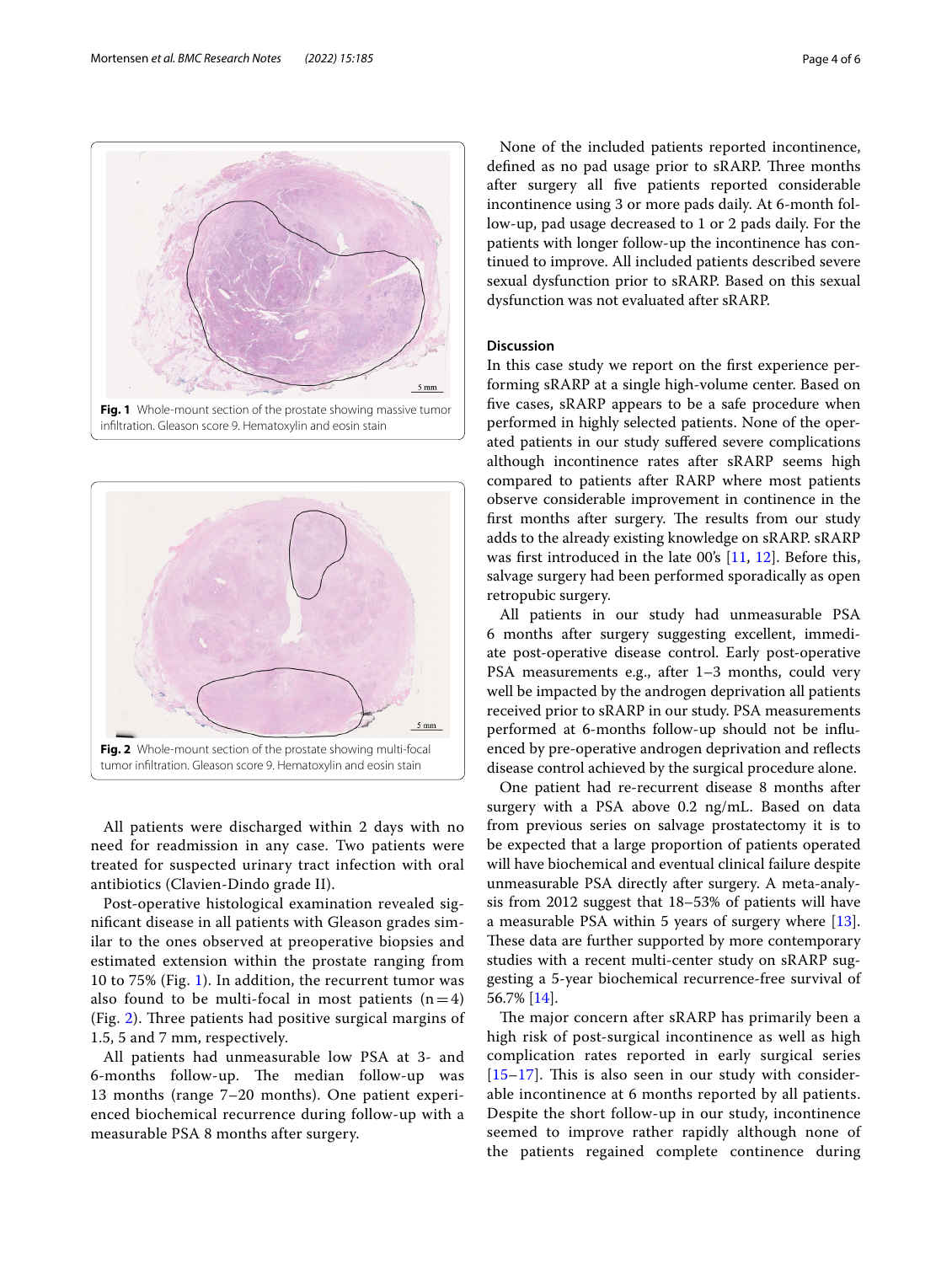follow-up. However, none of the patients were considered to need evaluation for artifcial sphincter surgery. This illustrates that preserving the continence mechanisms is a challenge and require that sRARP is performed in high-volume centers only [[18\]](#page-5-12).

Several options for salvage therapy after initial radiotherapy has been suggested including but not limited to sRARP, High Intensity Focus Ultrasound (HIFU), cryotherapy and re-radiation. A recent metanalysis showed comparable outcome but diferent side efects favoring re-radiation [[8\]](#page-5-3). Series on salvage therapy are almost exclusively retrospective case-series with no randomized studies comparing given modalities.

Based on the multifocal nature of the recurrence seen in the majority of our patient, treatment targeting the whole gland might be advisable for at least a subset of patients whereas patients with unifocal recurrence might be better treated with focal therapy such as HIFU. Whether this is true and whether it is even possible to make this distinction before salvage treatment is up to question. Other questions that still needs attention is to whether given salvage modalities performs diferently depending on the primary treatment that the patients have undergone.

It is generally accepted that sRARP should only be ofered to highly selected patient with long life expectancy and localized disease only. With the advent of the PSMA-PET/CT and prostate MRI it is now possible to perform considerably better staging of recurrent disease making it possible to better identify patients with true local, high-risk recurrence [[9,](#page-5-4) [19\]](#page-5-13).

In this pilot study, sRARP appears safe in highly selected patients with no major per- or postoperative complications. In addition, sRARP appears to offer good tumor control, but the efect on urinary continence needs to be considered. Similar results have been reported in other series.

Based on the results of this pilot series, the idea to introduce sRARP as a nationwide option in Denmark remains and we will continue to include and evaluate patients to establish the true role of sRARP in patients with recurrence after primary radiotherapy for PCa. The patients will be followed closely for a period of five years to continuously evaluate safety and the efect on the cancer specifc survival.

## **Limitations**

This study is limited by its small sample size. The rather short follow-up does not allow for any conclusions on long-term outcome.

#### **Abbreviations**

BCR: Biochemical recurrence; MRI: Magnetic resonance imaging; PCa: Prostate cancer; PET/CT: Positron emission tomography/computed tomography; PSA: Prostate-specifc antigen; PSMA: Prostate-specifc membrane antigen; sRARP: Salvage robot-assisted radical prostatectomy.

#### **Acknowledgements**

We would like to thank the staff at both the Department of Pathology and the Department of Urology at Odense University Hospital for their support.

#### **Author contributions**

All authors participated in the design of the study. MAM and MP were responsible for patient inclusion and data collection. MAM, GA, KM and MP were responsible for patient treatment and follow-up. MAM, CA, KM and MP were responsible for data analysis. MAM was responsible for the writing of the manuscript. All authors read and approved the fnal manuscript.

#### **Funding**

The study was funded by the Danish Health Authorities. Funding was used solely for salary purposes (MAM). The funding bodies had no infuence on the design of the study, data collection, data analysis or in writing of the manuscript.

#### **Availability of data and materials**

The data analysed in the present study may be obtained from the corresponding author upon request, subject to current restrictions pertaining, among others, to the research participants' privacy.

## **Declarations**

#### **Ethics approval and consent to participate**

The study was reported the Regional Committees on Health Ethics for Southern Denmark concluding that no formal ethical approval was needed (Journal Id. 20202000-140). Written consent was obtained from all participants. Data collection and storage was approved by the Region of Southern Denmark (Journal Id. 21/28175).

#### **Consent for publication**

Not applicable.

#### **Competing interests**

The authors declare that they have no competing interests.

#### **Author details**

<sup>1</sup> Department of Urology, Odense University Hospital, Odense, Denmark.<br><sup>2</sup> Peritus Clinic Lund, Sweden, <sup>3</sup> Department of Pathology, Odense Univers Peritus Clinic, Lund, Sweden. <sup>3</sup> Department of Pathology, Odense University Hospital, Odense, Denmark. <sup>4</sup>Institute of Molecular Medicine, University of Southern Denmark, Odense, Denmark. <sup>5</sup> Department of Clinical Research, University of Southern Denmark, Odense, Denmark.

#### Received: 17 February 2022 Accepted: 11 May 2022 Published online: 21 May 2022

#### **References**

- <span id="page-4-0"></span>1. Kupelian PA, Buchsbaum JC, Patel C, Elshaikh M, Reddy CA, Zippe C, et al. Impact of biochemical failure on overall survival after radiation therapy for localized prostate cancer in the PSA era. Int J Radiat Oncol Biol Phys. 2002;52(3):704–11.
- 2. Zelefsky MJ, Fuks Z, Hunt M, Lee HJ, Lombardi D, Ling CC, et al. High dose radiation delivered by intensity modulated conformal radiotherapy improves the outcome of localized prostate cancer. J Urol. 2001;166(3):876–81.
- 3. Shipley WU, Thames HD, Sandler HM, Hanks GE, Zietman AL, Perez CA, et al. Radiation therapy for clinically localized prostate cancer: a multiinstitutional pooled analysis. JAMA. 1999;281(17):1598–604.
- <span id="page-4-1"></span>4. Zelefsky MJ, Chan H, Hunt M, Yamada Y, Shippy AM, Amols H. Long-term outcome of high dose intensity modulated radiation therapy for patients with clinically localized prostate cancer. J Urol. 2006;176(4 Pt 1):1415–9.